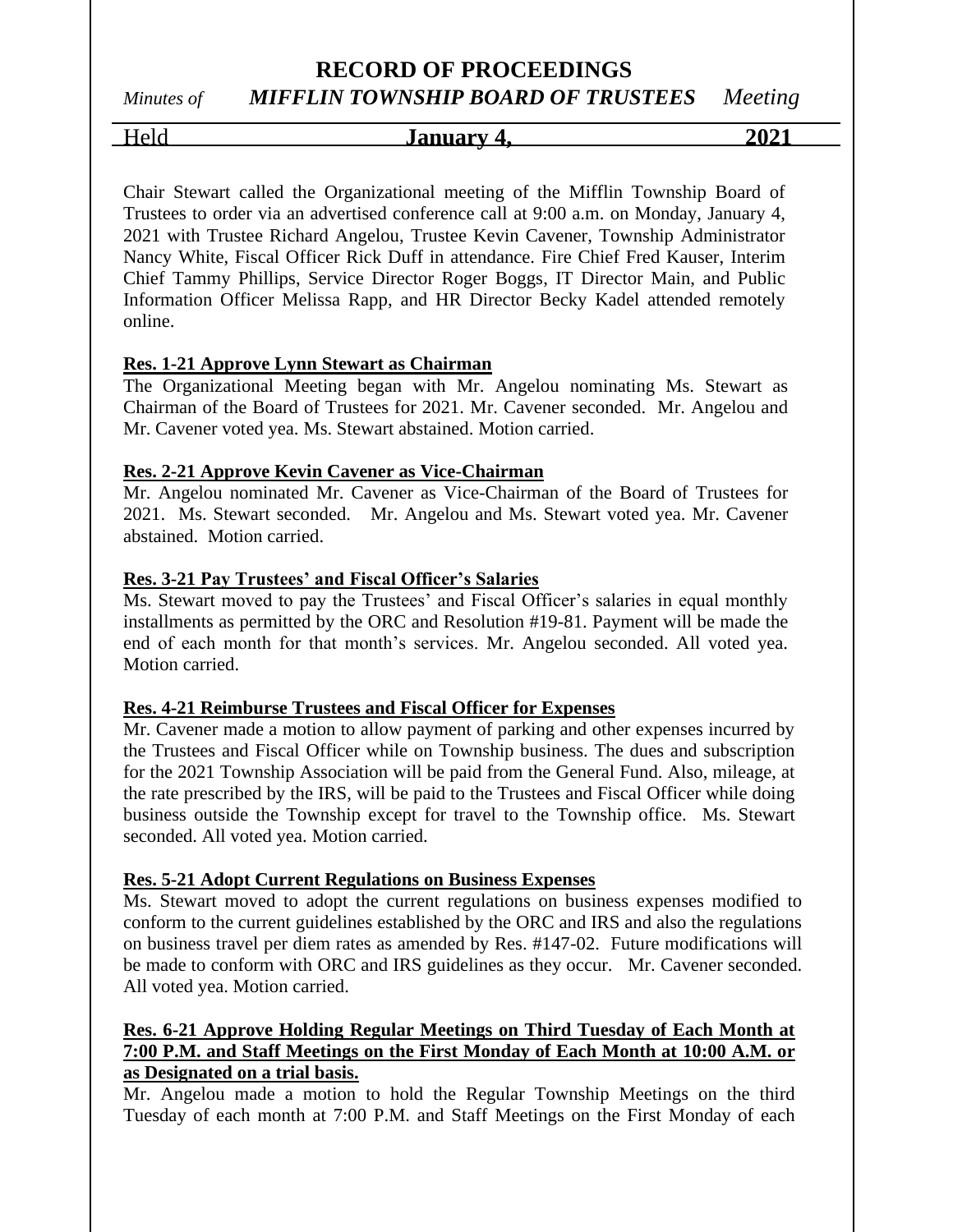*Minutes of MIFFLIN TOWNSHIP BOARD OF TRUSTEES Meeting*

Held **January 4, 2021**

month at 10:00 A.M. or as designated on a trial basis. Mr. Cavener seconded. All voted yea. Motion carried.

# **Res. 7-21 Adopt Personnel Procedures Evidenced in Employee Handbook**

Ms. Stewart moved to adopt the current personnel procedures as evidenced by the Employee Handbook that was effective September 6, 2016 and any revisions thereof. Mr. Cavener seconded. All voted yea. Motion carried.

# **Res. 8-21 Approve Offering Insurance Package and Opt-Out Insurance Provision to Full-time Employees and Elected Officials**

Mr. Angelou moved to approve offering the Insurance Package including Health, Dental, Vision and Life and the Opt-Out Insurance Provision to Full-time Employees and Elected Officials. Mr. Cavener seconded. All voted yea. Motion carried.

## **Res. 9-21 Approve Continuing to Pick-up the Employees Retirement Contribution for OPERS and OPFPF for 2021**

Mr. Cavener moved to continue picking up the employees' retirement contribution for OPERS and OPFPF for 2021. Ms. Stewart seconded. All voted yea. Motion carried.

## **Res. 10-21 Approve ORC 505.86 as it Applies to the Rehab of Fire Damaged Properties**

Ms. Stewart moved to approve ORC 505.86 as it applies to the rehab of Fire Damaged Properties. Mr. Angelou seconded. All voted yea. Motion carried.

## **Res. 11-21 Approve Authorizing Chairman to Sign Contracts or Vice Chairman in the Absence of the Chairman**

Mr. Angelou moved to approve authorizing the Chairman to sign contracts or the Vice Chairman in the absence of the Chairman. Mr. Cavener seconded. All voted yea. Motion carried.

Meeting adjourned at 9:15 a.m.

Chair Stewart called the **Regular Meeting** to order with the same attendance as the prior Organizational meeting.

## **TRUSTEES COMMENTS:**

Mr. Cavener thanked everyone for their hard work in 2020. Mr. Angelou and Chair Stewart concurred.

# **MINUTES & WARRANTS:**

# **Res. 13-21 Approve December 7, 2020 Meeting Minutes**

Mr. Cavener moved to approve the December 7, 2020 Meeting Minutes. Mr. seconded. All voted yea. Motion carried.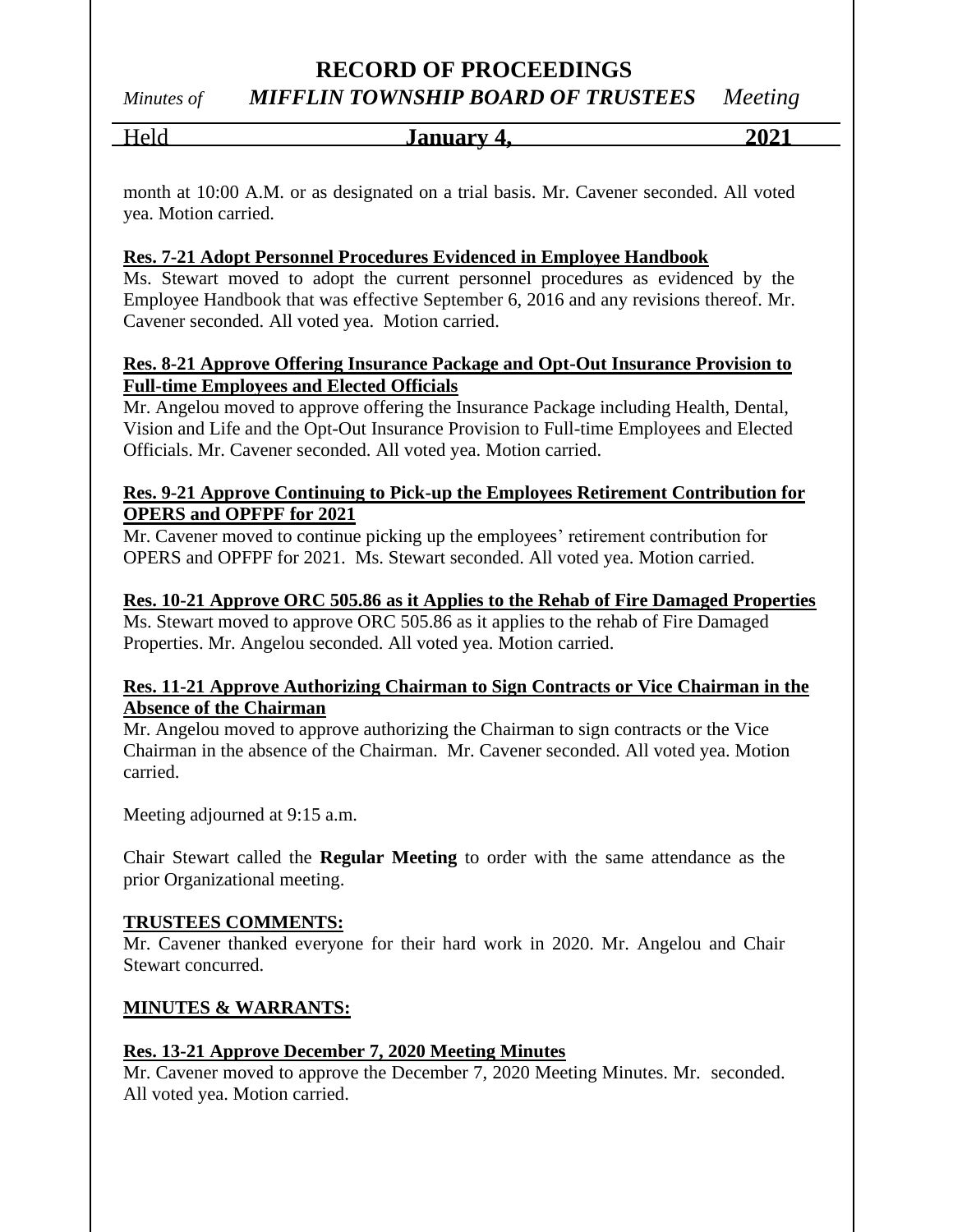*Minutes of MIFFLIN TOWNSHIP BOARD OF TRUSTEES Meeting*

# Held **January 4, 2021**

# **Res. 14-21 Approve December 15, 2020 Meeting Minutes**

Mr. Angelou moved to approve the December 15, 2020 Meeting Minutes. Mr. Cavener seconded. All voted yea. Motion carried.

# **Res. 15-21 Approve January 2021 Warrants**

Mr. Angelou moved to approve the January 2021 Warrants. Chair Stewart seconded. All voted yea. Motion carried.

# **CORRESPONDENCE:**

Administrator White presented a notice and said that the property of 2625 Perdue Avenue will be sold at a Sheriff's Sale. She said if the property does not sell at the Sheriff's Sale, the township will have an opportunity to purchase it through the COCIC. Fiscal Officer Duff said it is a multi-tenant rental property and the owed tax amount is \$15,242.36.

# **FISCAL OFFICER'S REPORT:**

Fiscal Officer Duff announced that the CARES Act funds can now be carried over and spent in 2021.

Fiscal Officer Duff requested a resolution to approve Heartland Bank for financing for the new Engine 133 Fire Truck, and to authorize the Fiscal Officer Rick Duff to borrow money, execute notes, execute security documents, negotiate items, and executed on Lines of Credit.

# **Res. 16-21 Approve Heartland Bank for financing for the new Engine 133 Fire Truck, and to authorize the Fiscal Officer Rick Duff to borrow money, execute notes, execute security documents, negotiate items, and executed on Lines of Credit.**

Chair Stewart moved to approve Heartland Bank for financing for the new Engine 133 Fire Truck, and to authorize the Fiscal Officer Rick Duff to borrow money, execute notes, execute security documents, negotiate items, and executed on Lines of Credit. Mr. Cavener seconded. All voted yea. Motion carried.

Fiscal Officer Duff said the loan closing occurred on December  $31<sup>st</sup>$  for the fire truck and payment has been sent to Finley Fire.

Fiscal Officer Duff requested a resolution to ask the county auditor to advance the real estate tax payments. He said if the resolution is passed, real estate tax payments could be sent in weekly installments, if we so choose.

# **Res. 17-21 Authorize Fiscal Officer Duff to ask the county auditor to advance real estate tax payments.**

Chair Stewart moved to authorize Fiscal Officer Duff to ask the county auditor to advance real estate tax payments. Mr. Angelou seconded. All voted yea. Motion carried.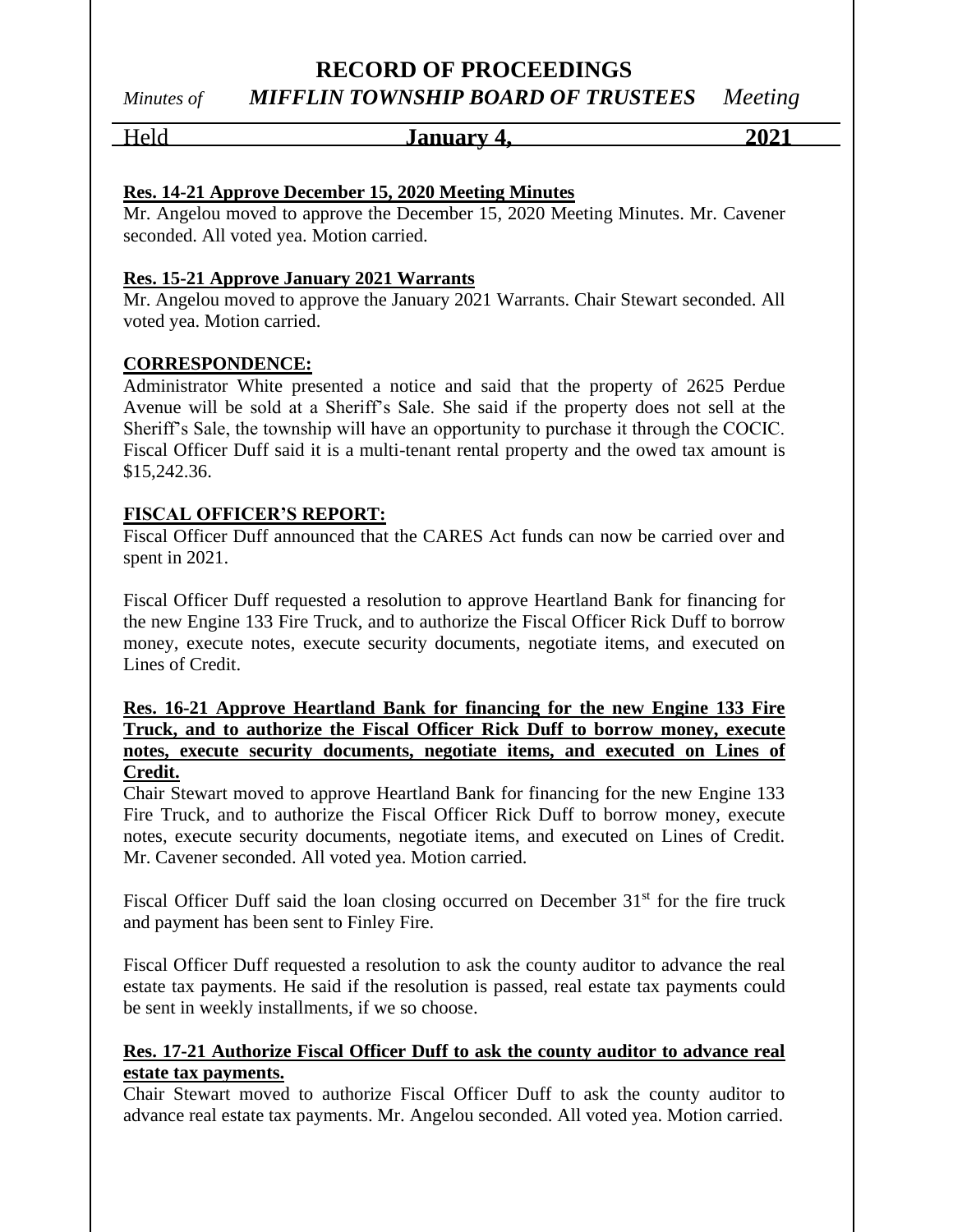*Minutes of MIFFLIN TOWNSHIP BOARD OF TRUSTEES Meeting*

| - - | <u>January</u><br>$\overline{ }$<br>T. | . |
|-----|----------------------------------------|---|
|     |                                        |   |

Fiscal Officer Duff requested a resolution to approve paying Software Solutions \$10,503.96 for annual software support for the Visual Intelligence accounting software covering 1/1/2021 through 12/31/2021.

## **Res. 18-21 Approve payment to Software Solutions for annual software support of the Visual Intelligence accounting software covering 1/1/2021 through 12/31/2021 in the amount of \$10,503.96.**

Mr. Cavener moved to approve payment to Software Solutions for annual software support of the Visual Intelligence accounting software covering  $1/1/2021$  through 12/31/2021 in the amount of \$10,503.96. Mr. Angelou seconded. All voted yea. Motion carried.

Fiscal Officer Duff requested authorization to request certification from the Auditor's Office to determine the amount a renewal of the Police 2.00 Mill levy (five-year levy) expiring this year will generate, as well as determine the amount for a replacement of the 2.00 Mill Police levy for an indefinite period of time. He said the levy is a 5-year levy more than the ten-mill limitation for five years for the police district. Fiscal Officer Duff said he estimates the current 2.00 Mill levy is generating about \$47,500. He said a new 2.00 Mill levy would generate approximately \$60,000. He said this is the township's only expiring levy; every five years it expires.

# **Res. 19-21 Authorize Fiscal Officer Duff to request certification from the Auditor's Office to determine the amount a renewal of the Police 2.00 Mill levy expiring this year will generate, as well as determine the amount for a replacement of the 2.00 Mill Police levy for an indefinite period of time.**

Mr. Cavener moved to Authorize Fiscal Officer Duff to request certification from the Auditor's Office to determine the amount a renewal of the Police 2.00 Mill levy expiring this year will generate, as well as determine the amount for a replacement of the 2.00 Mill Police levy for an indefinite period of time. Chair Stewart seconded. All voted yea. Motion carried.

Fiscal Officer Duff said the BWC bonus payment paid for all 2020 and 2021 premiums. He said he would like to spend the excess on any true-up premium in 2021, as well as the 2022 Workers' compensation premiums due in December 2021. He said the current balance in BWC General Fund 1000-016-489101 is \$884,378.71. before our expenses for the 12/31/2020 payroll. He said that after payroll, the account should have a balance of just over \$500,000.

Fiscal Officer Duff provided instructions for entering purchase orders and requisitions into VIP, as well as general help Frequently Asked Questions that will be emailed out to all Department Heads. Administrator White said these instructions will be helpful to everyone, especially our two new department heads as well as clarifying for the other department heads. He said this will be the new process.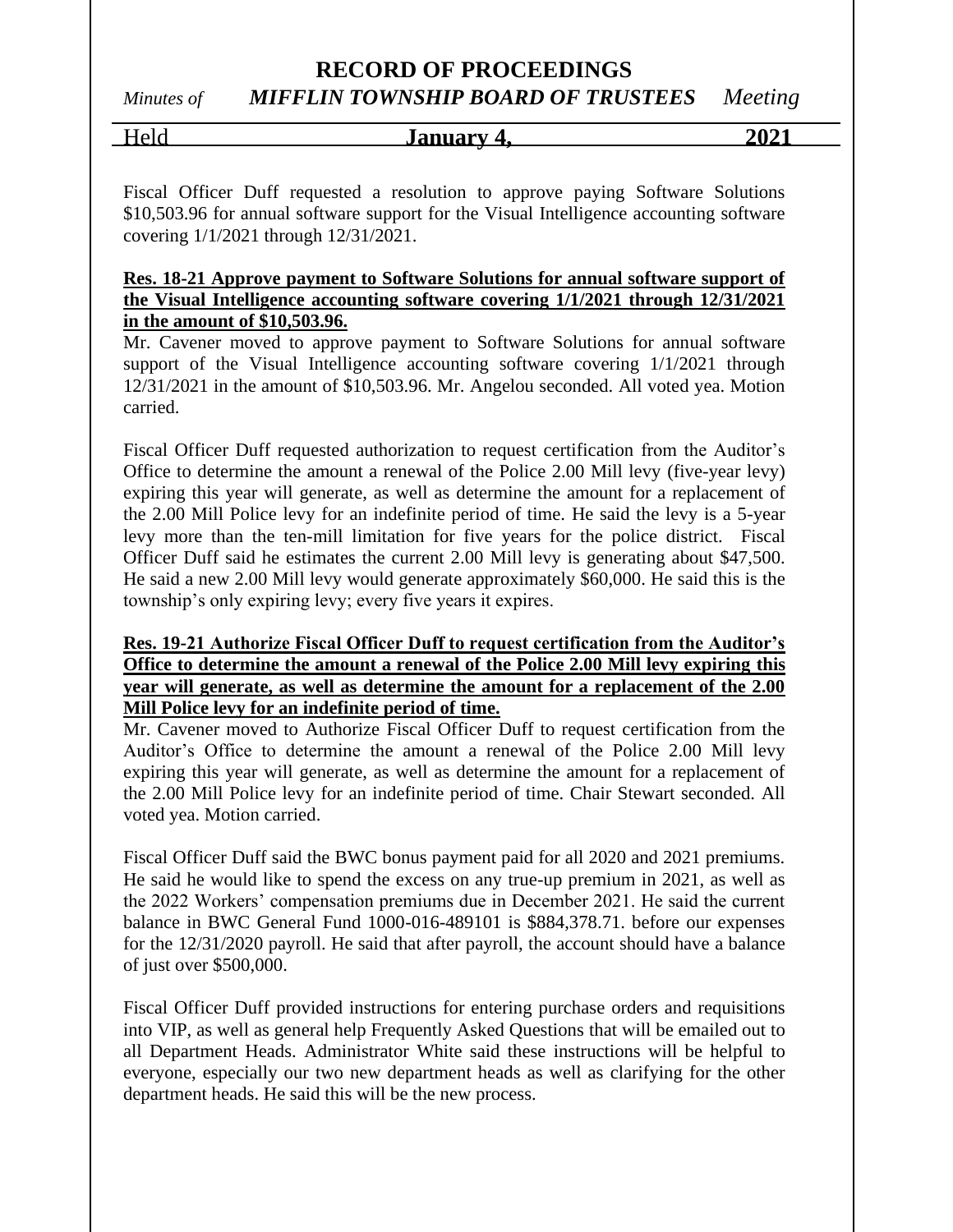# **RECORD OF PROCEEDINGS** *Minutes of MIFFLIN TOWNSHIP BOARD OF TRUSTEES Meeting*

# Held **January 4, 2021**

# **TOWNSHIP ADMINISTRATOR'S REPORT:**

Administrator White said furniture for the township admin portion of the Operations Center has been installed. She said we are awaiting the cabinetry and new copiers as they were backordered. Both the cabinetry and the new copiers are expected in mid-January. She said does not expect that the Admin staff to move to the Operations Center until March 1<sup>st</sup>. Chief Kauser said Dispatching may be ready to move sooner than that.

Administrator White said the closing on 384 W. Johnstown Road occurred last Thursday.

Administrator White said she and Roger Boggs will be meeting with a specialist from Moody-Nolan to discuss the sound issues in the meeting hall. She said she will also be talking with Mr. Main about researching the cost of new microphones for the meeting hall. The trustees said they would like to have the microphones replaced to see if that resolves the matter before spending any money on acoustics.

#### **HUMAN RESOURCES:**

Ms. Kadel requested the CARES Act Emergency Paid Sick Leave bank be extended through March 31, 2021.

## **Res. 20-21 Extend the CARES Act Emergency Paid Sick Leave bank through March 31, 2021.**

Mr. Angelou moved to extend the CARES Act Emergency Paid Sick Leave bank through March 31, 2021. Mr. Cavener seconded. All voted yea. Motion carried.

Ms. Kadel presented her 2021 budget. Ms. Kadel said the new firefighter recruits start on January 11, 2021 and she is busy preparing for their on-boarding. She said Paycor Benefits Advisor Pro is moving along. She said her latest update indicated it will be ready to go live by the end of this month. It will be used by SES to enter all employees' benefits information and elections during Open Enrollment. Ms. Kadel also reviewed how an employee can obtain the forms for wellness credits. She said The EA is actively working on the manual forms for the 2021/2022 plan year. She said Jon Hastings, from Assured Partners, has indicated the forms will be available much earlier than in years past.

## **PUBLIC INFORMATION OFFICER:**

Ms. Rapp presented the branding packet, including sample stationary and suggested colors options for the approved logo. Chair Stewart requested Ms. Rapp provide the logo options to the department heads for their review. Mr. Cavener requested a sample of a logo with all the colors on one logo. The consensus was logo sample #3 was the most popular. Chair Stewart requested additional options showing the words "Peace, Safety and Welfare" be added under the logo samples and available for consideration at the January 19<sup>th</sup> meeting. Ms. Rapp said she will also provide full-size letterhead, envelopes, and business card logo samples at the January 19th meeting.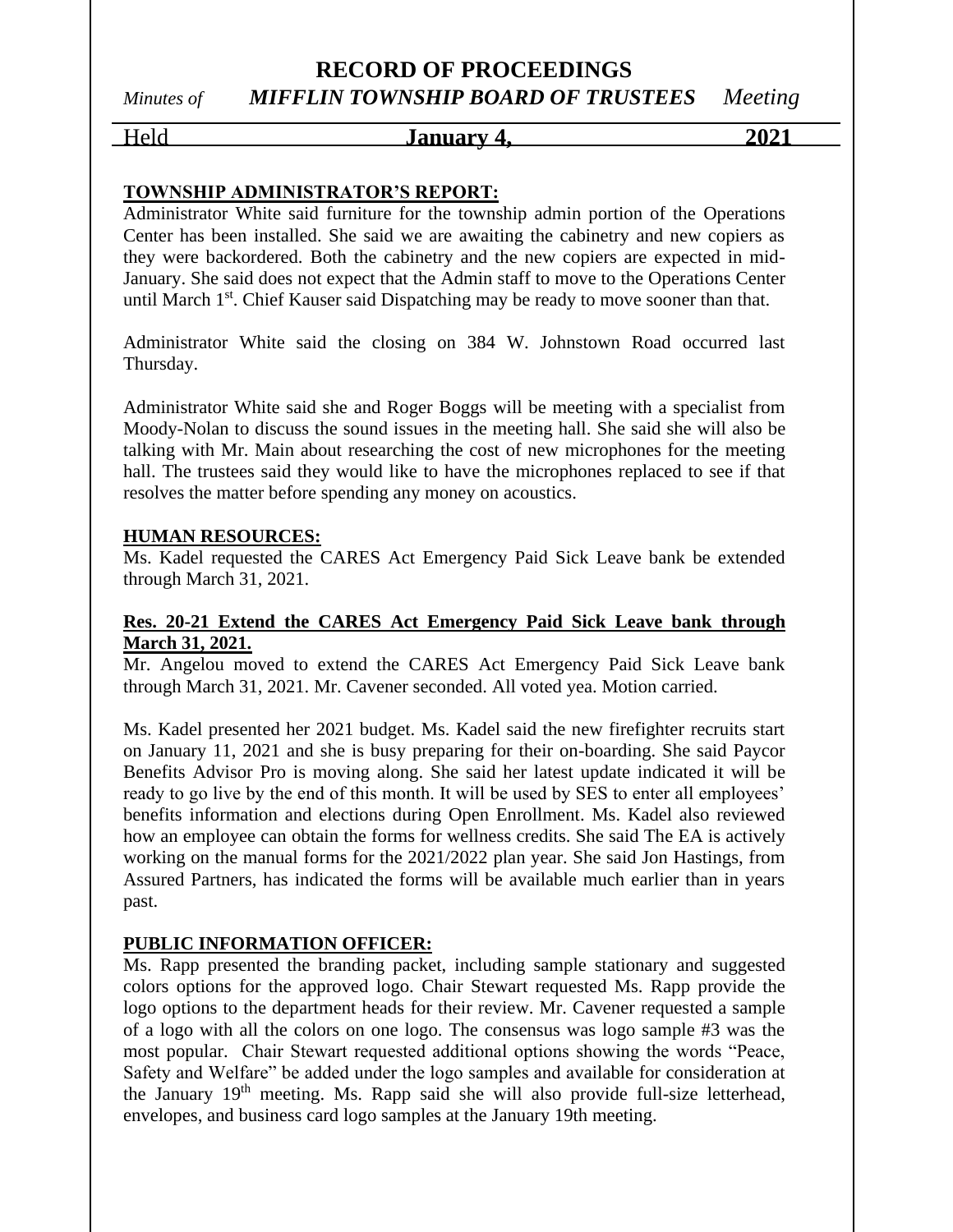*Minutes of MIFFLIN TOWNSHIP BOARD OF TRUSTEES Meeting*

Held **January 4, 2021**

Ms. Rapp suggested we continue to use the embossed foil seal on certificates of recognition and proclamations. Chair Stewart said we could also have a new embosser made with the new logo.

Chair Stewart said regarding the township's new website, when she types the word "Budget" in the search window, nothing is found. Ms. Rapp said she is working with the web designer to display the budgets on the website when the word "Budget" is typed in the search window. She is adding the keyword "Budget" to the documents, so the documents are found when searching.

Ms. Rapp said 30 hams, along with children's goodie bags (from Bath and Body Works) were distributed in conjunction with the Police Division to those in need within the unincorporated area of the township. She said the recipients were extremely appreciative. She has posted photos on social media. She said a fund has been opened at the public's request for donations to support this ongoing effort.

# **SERVICE:**

Mr. Boggs requested approval for Bryan and Vicky Molnar to sell back two graves: 7 & 8, lot 34, Section M, Block 4, for \$700 each, totaling \$1,400.00.

# **Res. 21-21 Approve Bryan and Vicky Molnar to sell back two graves: 7 & 8, lot 34, Section M, Block 4, for \$700 each, totaling \$1,400.00.**

Mr. Angelou moved to approve Bryan and Vicky Molnar to sell back two graves:  $7 & 8, 8$ , lot 34, Section M, Block 4, for \$700 each, totaling \$1,400.00. Mr. Cavener seconded. All voted yea. Motion carried.

Mr. Boggs said he provided a letter to the Gahanna Police requesting they enforce the "Private property - No Trespassing" signage. Mr. Boggs said he has also contacted a supervisor at the post office about matter.

Mr. Boggs said he has been working on Genessee Avenue in East Linden. He said there were complaints of a backed-up storm drain. He involved the Franklin County Engineer's Office for assistance and by using cameras in the drains, they discovered breakage in the clay tile. Upon further inspection, problems were found in another area of tile under the gravel requiring a steel plate to cover the area. He anticipates the FCEO will return this week to replace pipe and camera more area to the east. Mr. Boggs said the storm drains are the township's responsibility, however the township can call on FCEO for assistance. Mr. Cavener inquired if FCEO would give you a plate rather than having to rent one. Mr. Boggs said they may have some plates; however, it was the day before Thanksgiving, and no one was in the office to inquire. He said he was able to rent one for a month for \$236. He said he anticipates purchasing a plate for future needs.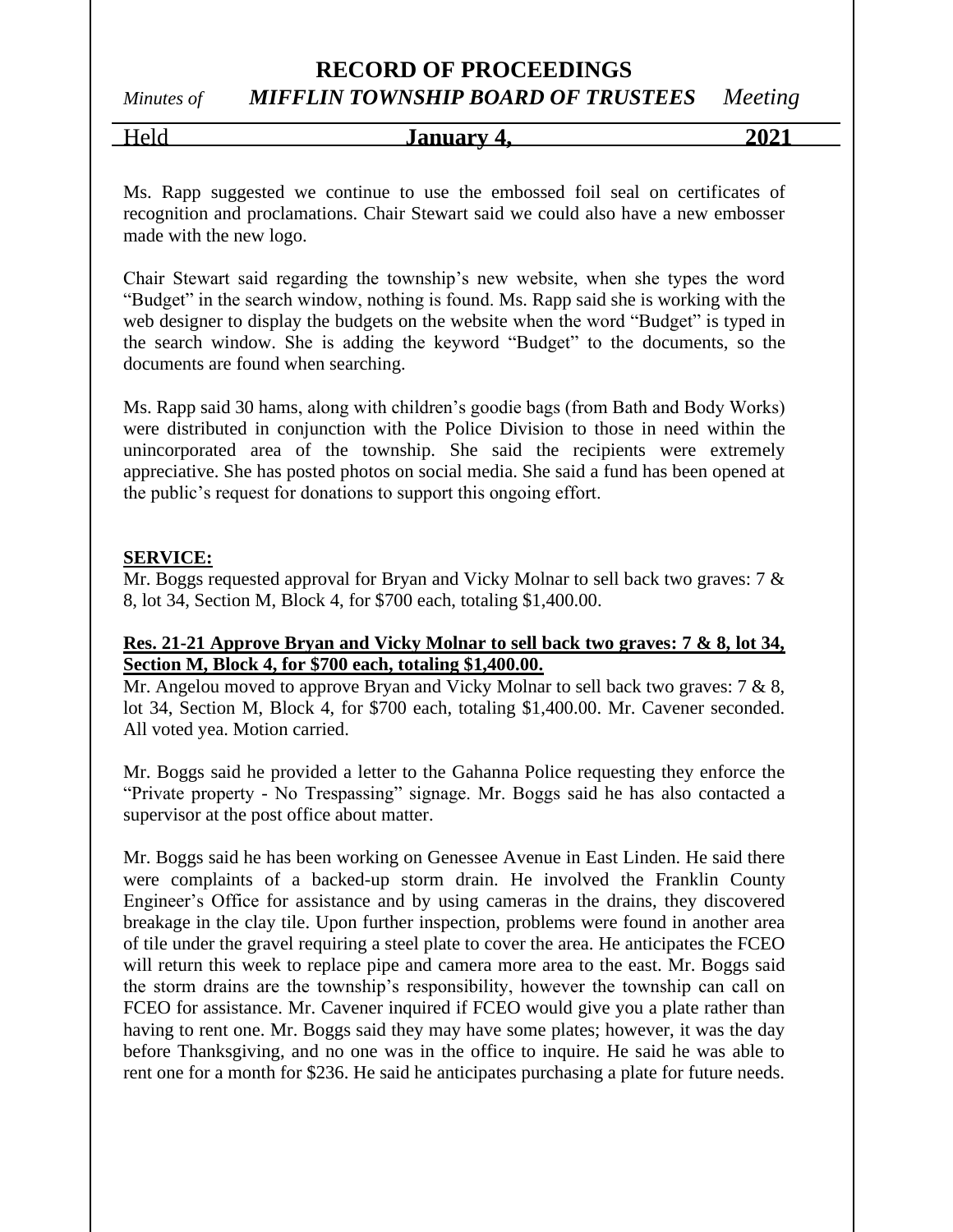*Minutes of MIFFLIN TOWNSHIP BOARD OF TRUSTEES Meeting*

Held **January 4, 2021**

Mr. Boggs said there were 16 burials in December. He said he had to reschedule three burials with the funeral homes to coordinate schedules. He said many services are being held grave side.

Mr. Boggs said new carpet for the Meeting Hall will be installed late in January.

# **CODE:**

No requests.

# **POLICE:**

Chief Phillips requested the Police pay scale be amended to include part-time increase from \$16/hour to \$18/hour, effective on the December 27, 2020 payroll.

# **Res. 22-21 Amend the Police pay scale to include part-time increase from \$16/hour to \$18/hour, effective on the December 27, 2020 payroll.**

Chair Stewart moved to amend the Police pay scale to include part-time increase from \$16/hour to \$18/hour, effective on the December 27, 2020 payroll. Mr. Cavener seconded. All voted yea. Motion carried.

Chief Phillips said the holiday ham distribution was a huge success. She thanked Ms. Rapp and the Roads Department for their efforts. She said on December  $23<sup>rd</sup>$  they also participated in Light Ohio Blue in which police cars circled Nationwide Children's Hospital and turned on their lights for the children.

Chief Phillips requested to rescind the employment offer to Alex Estrada.

## **Res. 23-21 Rescind the employment offer to Alex Estrada.**

Mr. Cavener moved to rescind the employment offer to Alex Estrada. Chair Stewart seconded. All voted yea. Motion carried.

Chair Stewart requested Chief Phillips provide Ms. Kadel and Administrator White with a copy of the letter from Mr. Estrada in which he declined the offer of employment.

It was decided that Chief Phillips' badge will be presented to her at the February 16<sup>th</sup> meeting.

Chair Stewart requested Chief Phillips begin providing a monthly report. Chief Phillips agreed to do so.

## **FIRE DIVISION:**

Chief Kauser requested to provisionally appoint two full-time firefighter candidates: Scott Meyer and Jacob Hawkins.

# **Res. 24-21 Provisionally appoint two full-time firefighter candidates: Scott Meyer and Jacob Hawkins.**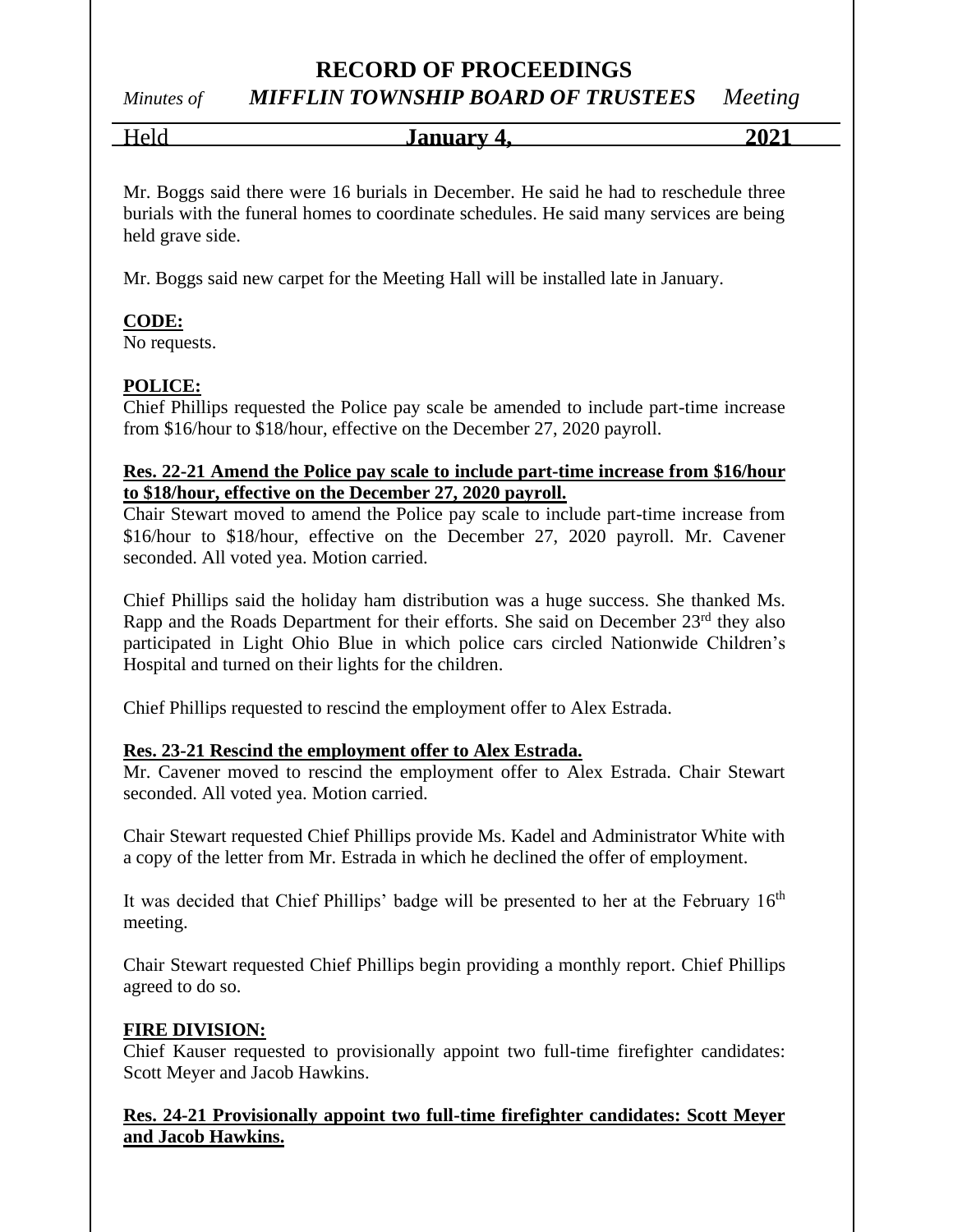# *Minutes of MIFFLIN TOWNSHIP BOARD OF TRUSTEES Meeting*

Held **January 4, 2021**

Chair Stewart moved to provisionally appoint two full-time firefighter candidates: Scott Meyer and Jacob Hawkins. Mr. Cavener seconded. All voted yea. Motion carried.

Chief Kauser requested approval to purchase of ballistic panels for the Dispatchers area from DK Hardware Supply in the amount of \$11,625.00.

# **Res. 25-21 Approve the purchase of ballistic panels for the Dispatchers area from DK Hardware Supply in the amount of \$11,625.00.**

Chair Stewart moved to approve the purchase of ballistic panels for the Dispatchers area from DK Hardware Supply in the amount of \$11,625.00. Mr. Angelou seconded. All voted yea. Motion carried.

Chief Kauser requested the approval for the installation and drywall modifications of the ballistic panels by Kean Construction in the amount of \$23,810.00.

# **Res. 26-21 Approve the installation and drywall modifications of the ballistic panels by Kean Construction in the amount of \$23,810.00.**

Mr. Cavener moved to approve the installation and drywall modifications of the ballistic panels by Kean Construction in the amount of \$23,810.00. Mr. Angelou seconded. All voted yea. Motion carried.

It was decided that a Budget Workshop for the Fire Division will take place on January  $13<sup>th</sup>$  at 9:30 a.m. at the meeting hall.

# **OPERATIONS CENTER:**

No requests.

# **MIFFLIN DISPATCH:**

No requests.

**MIFFLIN TECHNOLOGY:** No requests.

**OLD BUSINESS:** None.

**VISITORS COMMENTS:** None.